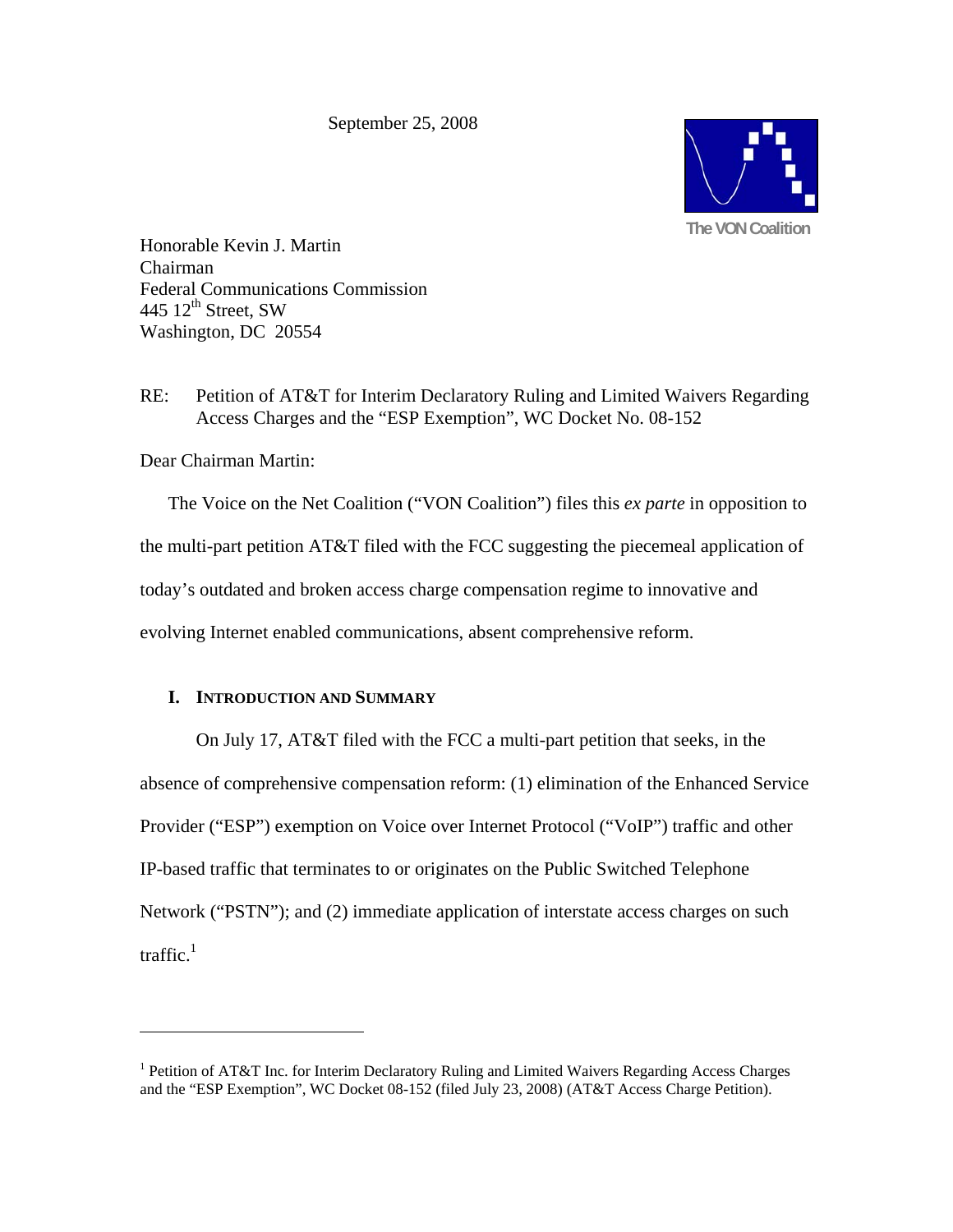The Voice on the Net ("VON") Coalition agrees with AT&T that resolving carrier-to-carrier compensation issues in a comprehensive manner is of paramount priority. Indeed, the VON Coalition recently joined a coalition of providers from all corners of the communications industry to urge the Commission to adopt immediate comprehensive reform. $2$  Given the importance of achieving comprehensive intercarrier compensation reform, the Commission should reject AT&T's piecemeal approach as contrary to statutory requirements; harmful to innovation and consumers; and detrimental to the broader goal of comprehensive reform of a broken system. Instead, the Commission should remain sharply focused on its stated goal of achieving comprehensive intercarrier compensation reform *this year*.

The Commission's inability to reach comprehensive reform should not and does not compel the Commission to adopt anti-broadband rule changes that slow the country's migration to broadband and stall the vast benefits that VoIP is now delivering to consumers. Piecemeal reform will only perpetuate and exacerbate an already broken compensation system that is riddled with economic inefficiencies and disincentives for moving to broadband. If the Commission chooses to adopt new rules governing intercarrier compensation for IP-to-PSTN communications, it should do so only through its comprehensive reform rulemaking.

 AT&T's petition highlights the dire consequences of failure to achieve comprehensive compensation reform. AT&T itself has recognized through its

<sup>&</sup>lt;sup>2</sup> Letter to Chmn. Martin and Commrs. Copps, McDowell, Adelstein, and Tate from AT&T, CompTIA, CTIA – The Wireless Association, Global Crossing, The Information Technology Industry Council, National Association of Manufacturers, New Global Telecom, PointOne, Sprint, The Telecommunications Industry Association, TMobile, Verizon, The VON Coalition, WC Docket No. 04-36 and CC Docket No. 01-92 (filed Aug. 6, 2008) (Industry Consensus Ex Parte).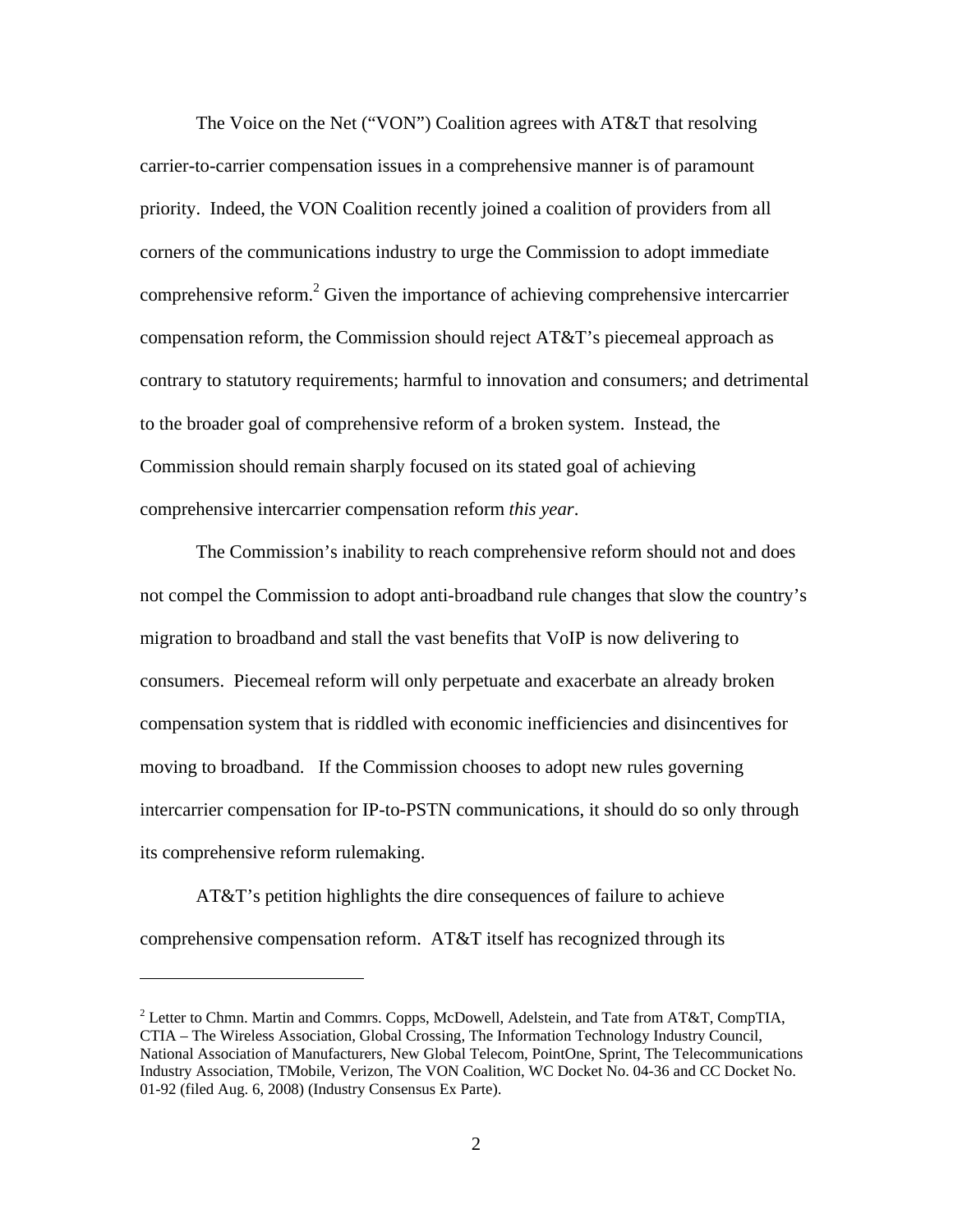participation in various reform initiatives, as well as its on the record support for uniform terminating rate of no higher than \$.0007/minute, that comprehensive reform is the only nondiscriminatory and meaningful way to resolve current inequities and remove the barriers that today create disincentive for migration to broadband networks.<sup>3</sup> First, AT&T argues that if the Commission does not immediately impose per minute, abovecost access charges on VoIP traffic, consumers will be harmed, the efficient growth of IPbased services will be distorted and the universal availability of affordable telephone service will be undermined.<sup>4</sup> AT&T's claims run counter to market reality and consumer experience. In fact, no application or service other than VoIP, and certainly no government mandated subsidy (either explicit or implicit), has had a similarly significant impact in driving down the price of calling and making affordable phone service a reality.

AT&T goes on to argue that in its capacity as a local exchange carrier, it must be able to impose access charges on interconnecting carriers who are delivering IP originated traffic for termination because failure to impose such charges results in "artificial price signal[s] to the market … skew[ing] the marketplace and ultimately harm[ing] consumers." These claims fail under any rational economic analysis. Consumers cannot benefit from inaccurate pricing signals caused by implicit subsidies and artificially high rates.

#### **II. THE COMMISSION SHOULD ADOPT NEW RULES FOR COMPENSATION FOR IP-PSTN CALLS ONLY AS PART OF COMPREHENSIVE REFORM**

<u>.</u>

 $3$  Ex Parte Letter from Industry to Marlene H. Dortch, filed Aug. 6, 2008.

<sup>4</sup> See AT&T Petition at 21.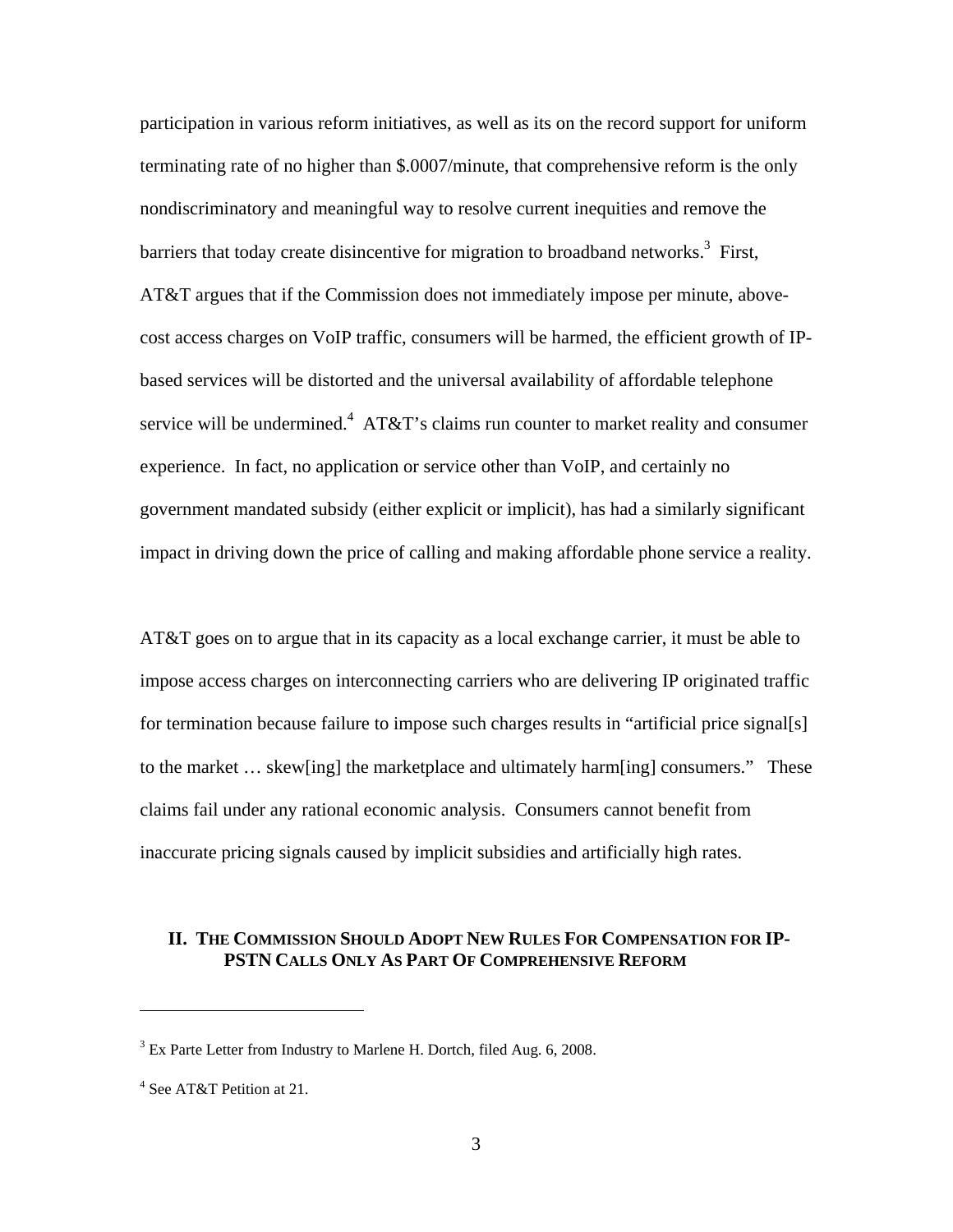The Commission has ongoing proceedings, ripe for decision, which address the appropriate compensation regime for IP-to-PSTN traffic, and should reject AT&T's invitation to bypass these proceedings. Instead, the Commission should avoid adopting new obligations in a piecemeal and potentially incoherent fashion and address the obligations of all carriers involved in the handling of calls simultaneously. Only a rational and coherent approach to intercarrier compensation can be expected to result in rational and coherent intercarrier compensation rules that will foster enhanced competition and innovation.

As the Commission considers changes to its intercarrier compensation regime, it should consider adopting a low unified rate for termination of no higher than \$.0007. A rate of \$.0007 would more quickly rationalize intercarrier compensation and relieve the industry of unnecessary and resource-draining disputes over compensation, enabling all providers to devote their resources, instead, to providing their customers with the best communications services possible.

 As an initial matter, the Commission should not be bamboozled by those rural carriers who, despite facts to the contrary, consistently argue that VoIP providers are using the rural networks for free.<sup>5</sup> IP originated calls do not terminate on the PSTN by magic. Instead, VoIP providers who are not network owners/operators partner with regulated carriers to carry the traffic for termination on the PSTN. These private contractual arrangements include a cost that is associated with the regulated carrier-to-

<sup>5</sup> *See* NECA et al comments at 12 (arguing that "continued "free" use of rural networks by such providers can only result in abuse of network capacities, service degradation, and increased pressure on high-cost funding mechanisms.)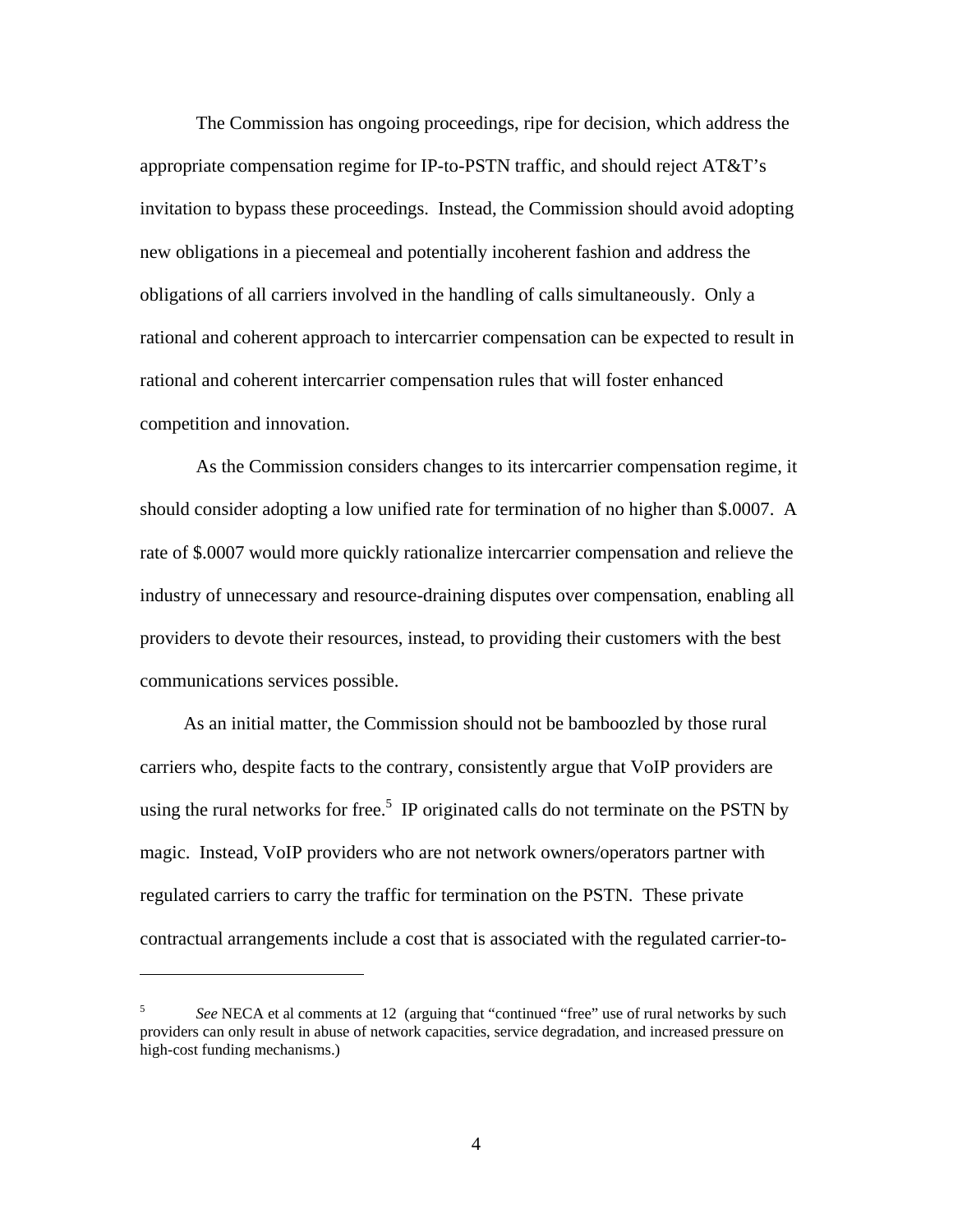carrier compensation rate. The VoIP provider pays its partner, the partner (typically a competitive local exchange carrier) pays the Incumbent carrier based on their lawfully negotiated interconnection agreement. Finally, for yet unrecovered costs, the ILEC is paid by its customer, and often receives subsidies from the universal service fund.

 Moreover, AT&T's Petition must be denied because neither the Communications Act nor the Commission's rules direct that switched access charges (the access charges at issue) apply to providers of IP-PSTN services. Although AT&T shares its view of the history of treating ESPs as end users, it does not explain how a rational analysis of the statutory provisions governing carrier-to-carrier compensation lead to the conclusion that 251(g) applies to IP-originated traffic.

## **V. THE COMMISSION SHOULD NOT STIFLE INNOVATION BY EXTENDING ACCESS CHARGES TO IP-TO-PSTN VOICE CALLS.**

 Commenters in this proceeding have ignored the vast variety of services implicated and the potential harm to consumers nationwide if the FCC changes course and begins treating ESPs/ISPs as interexchange carriers rather than users of telecommunications services.<sup>6</sup> Although the Commission has increasingly imposed telecommunications-like regulations on "Interconnected VoIP providers," it has done so only to the extent that such providers are offering services that approximate plain old telephone services. The Commission has not, however, found that Interconnected VoIP is a "telecommunications services" or a common carrier service. This is a rational, bright line regulatory scheme that ensures consumers have access to the basic features and functionalities of phone service when they purchase Interconnected VoIP to replace their home telephone service.

6

<u>.</u>

*See* NECA et al comments at 4-5.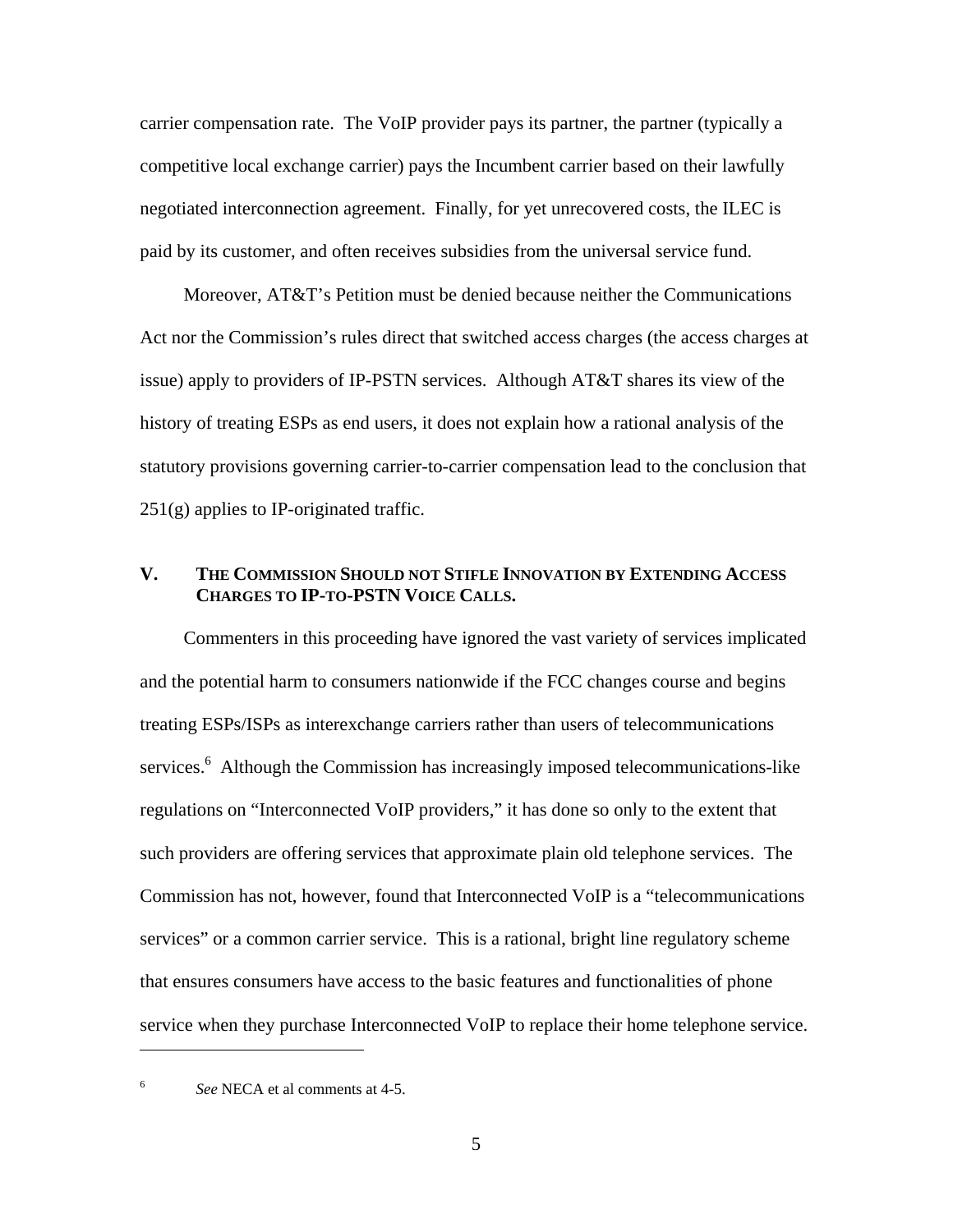Importantly, however, outside of the bright line delineating telephone replacement services, there are countless IP products and services offerings that are transforming the way American's communicate. Although these products may originate IP and terminate on the PSTN, they look and feel nothing like a plain old telephone call. They are, for example, connecting voice with the web and transforming the way people communicate on social networking sites. In fact, even among Interconnected VoIP providers, there are a multitude of business models, features, and capabilities that consumers have heretofore never been able to take advantage of. As proposed by AT&T, imposition of switched access charges on these products could potentially foreclose consumer access to a world that is more rewarding, informative and delightful than anything imagined on the PSTN.

 A continuation of the forward-looking policies that for more than 20 years have recognized the economic inefficiencies of applying the inflated access charge regime to VoIP and other Internet services will continue to generate untold benefits for consumers. For instance, studies have shown that VoIP enabled competition can save consumers an astounding \$110 billion over the next 5 years – putting real money back into consumers' pockets through the power of competition at a time when families really need it. And, by harnessing VoIP as a broadband driver, just a 7% increase in broadband adoption could create nearly 2.4 million more jobs per year. In fact, VoIP is now projected to be the number one job creator of any industry in the country. Already businesses are boosting productivity by as much as 15%, and small businesses could save \$16 billion over the next 5 years through VoIP enabled competition.

 Some of the most exciting developments in IP-enabled voice services are just beginning to emerge. Voice 2.0 applications are integrating voice into a wide variety of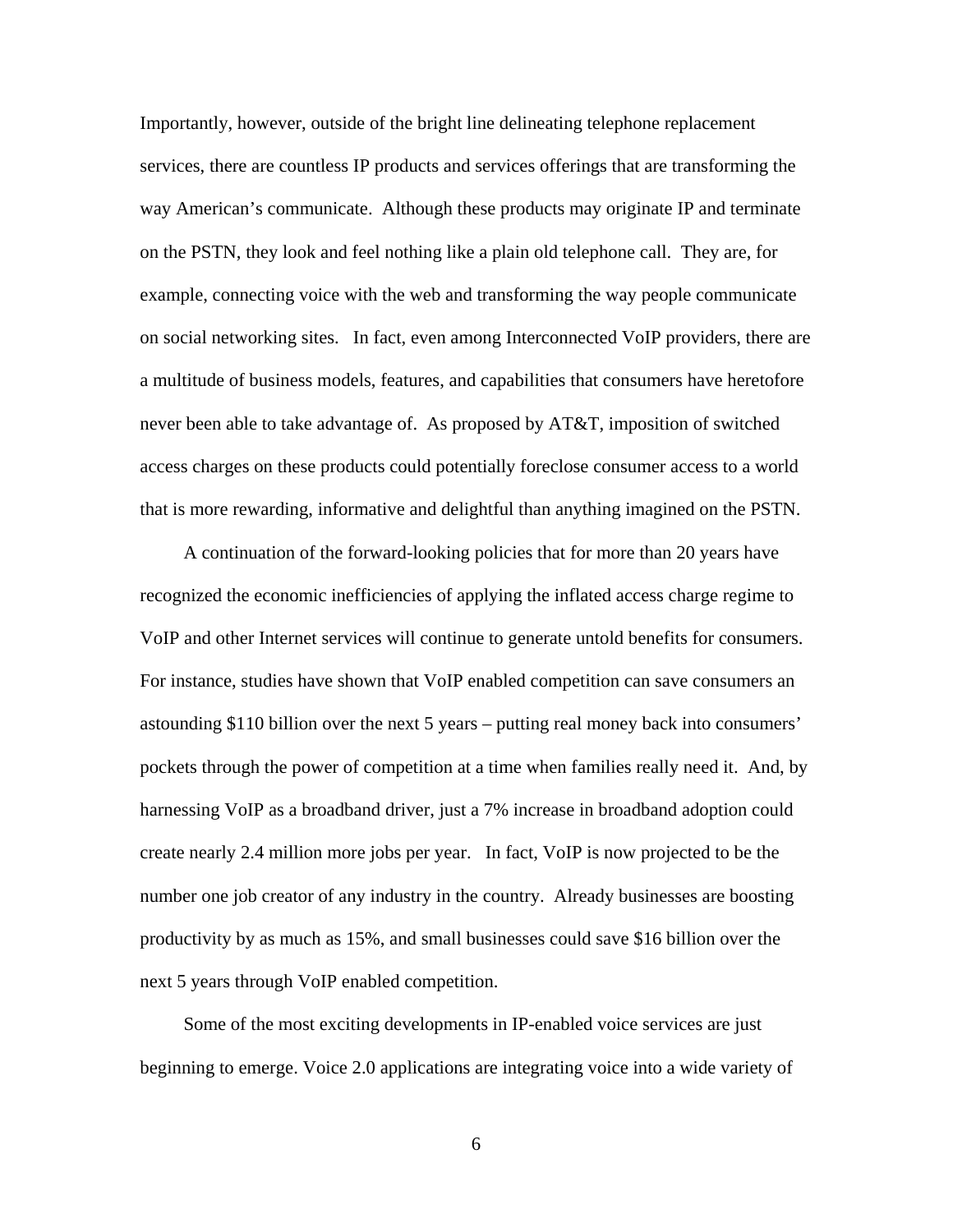different applications and services – from voice blogs to video games; there are now more than two dozen VoIP applications in Facebook alone – most of which connect to the PSTN in one way or another. These applications, software, and services are not a new kind of replacement telephone service, but instead represent a whole new frontier in communications. VoIP is allowing people to communicate in entirely new ways – connecting friends together on MySpace, giving voice to blogs, transforming video games, integrating voice and video into instant messaging, enabling people with disabilities to access a host of new accessibility tools not previously possible, allowing one telephone number to reach all your phones, enabling new privacy communication tools, ushering in a new era of voice recognition based information retrieval tools, and integrating click to dial functionality into mapping and other web sites.

These exciting technologies are emerging as a result of the Commission's progrowth, pro-innovation policies that for 20 years have (through the treatment of ESPs as end users rather than carriers) ensured that Internet communications are not saddled with the broken access charge regime. These applications simply would not exist if Facebook had to charge by the minute, or charge people differently depending on which friends they are communicating with and where they live in the country. Interconnected VoIP traffic terminating on a switch is often indistinguishable from Facebook originated traffic or that from a voice blog. IP to PSTN traffic, like that generated by voice blogs or online avatars are not substitutes for AT&T's POTS service, nor are they getting a "free ride." If the FCC were to apply access charges for the first time to IP applications that communicate with users on the PSTN, the results would be anti-consumer and antigrowth: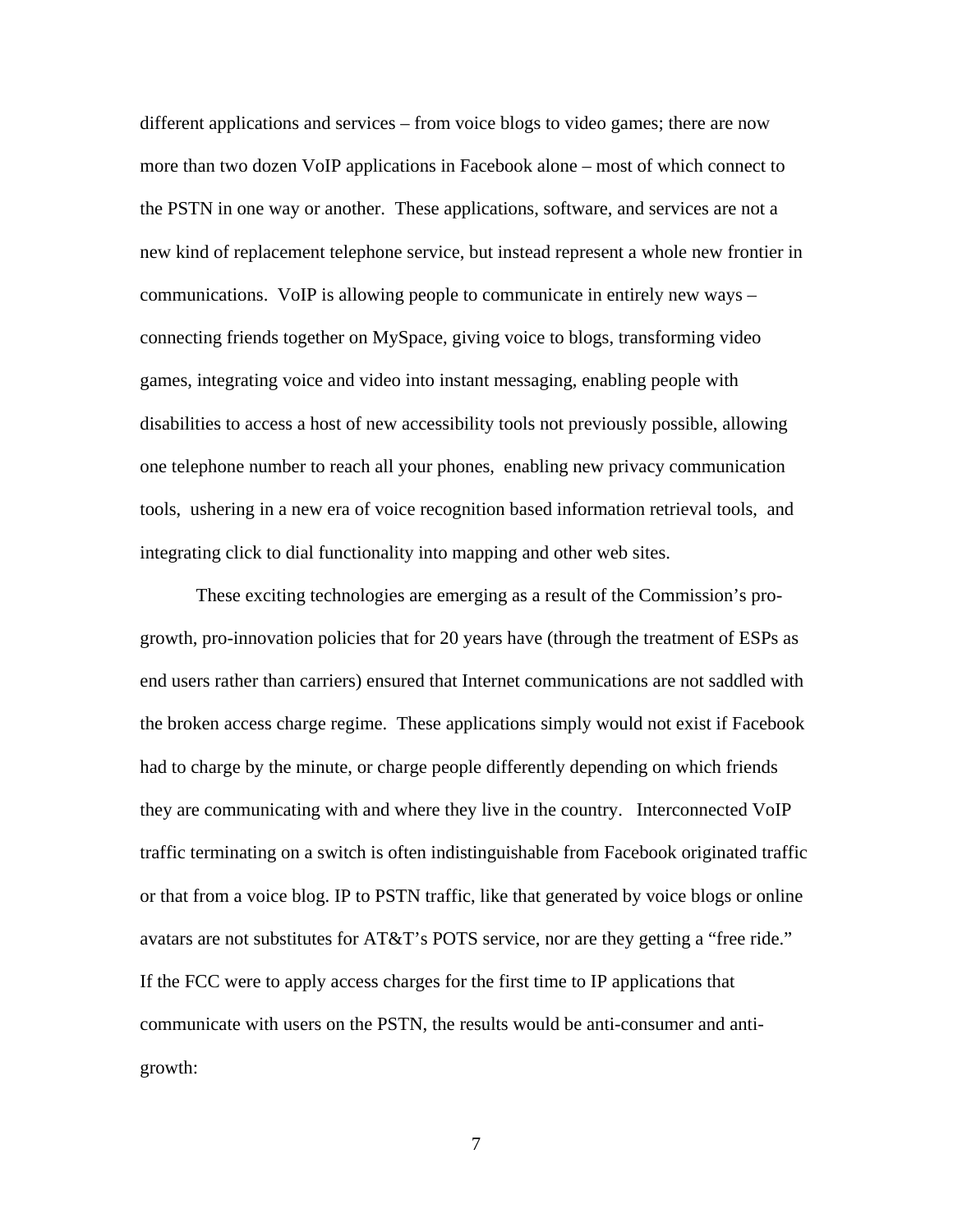- Rates for innovative IP-enabled voice applications would go up;
- Innovation in and development of new IP-enabled voice applications would be curtailed;
- Consumer demand for broadband would be reduced, slowing the growth in broadband penetration, and thus stunting one of the policy objectives of the Congress when it enacted the Telecommunications Act of 1996.

Under any regime, the FCC must recognize what we have learned from the Internet compensation model: users do not pay a different price whether an e-mail is local or long distance or to connect to a web site located across a LATA boundary in rural Iowa. Instead, video phones are free to communicate around the globe. It is an "all you can eat" flat-rate world that spans geography and does not charge by the minute, distance or time. Such a compensation regime, which has made Intercommunication possible and benefitted consumers enormously, is rooted in a bill and keep model.

In order to accelerate our transition from analog to broadband technologies, we should not be erecting new toll-gates when broadband users want to talk to their analog counterparts, or extending the broken system to the Internet. Instead, the Commission should reform the inequities in the current system by adopting a comprehensive, uniform, compensation regime that is modernized for  $21<sup>st</sup>$  century communication. We are the only country in the world that has a patchwork of different terminating rates based on region. To be competitive, U.S. carriers need a single unified compensation rate that encourages, rather than discourages consumer choice, that spurs rather than slows broadband investment, and encourages rather than delays the transition to more advanced forms of communication. As other countries have learned, keeping per minute access charges off of IP to PSTN communications can accelerate the transition from analog to broadband.

AT&T's request would not serve the public interest. AT&T's request seems to suggest that there is no difference between the innovative services offered using IP that it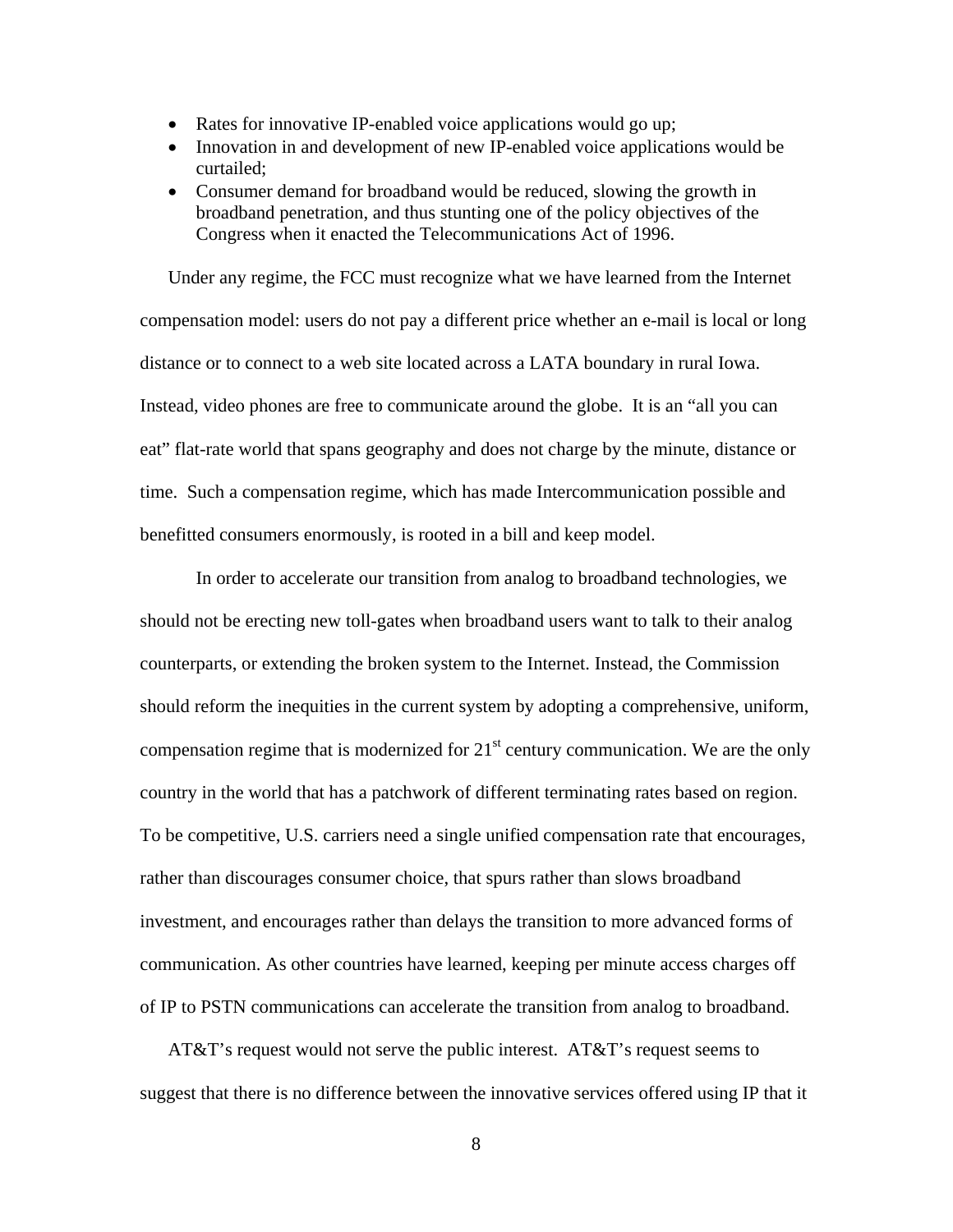would subject to access charges and plain old PSTN voice services. But there is a vast difference. As the various examples cited show, voice is increasingly integrated into IP applications and services, and the potential for these services to evolve to bring further innovation and benefits is unlimited. The very flexibility of the Internet and of IP facilitates the continued development of services that drive economic development, remove barriers for the disabled, and encourage broadband adoption. AT&T's misguided Petition puts these considerable public benefits at risk and should be rejected.

AT&T would have the Commission believe that without comprehensive reform, its petition must be granted. However, **absent comprehensive reform, granting the AT&T petition would have dire consequences for the evolution of new services on the Internet.** Indeed, AT&T's Petition could drive a myriad of evolving free services out of the marketplace or stifle their availability in rural and other high access rate areas. Websites like MySpace and Facebook are experimenting with voice integration, but might well have to end these efforts if, instead of paying cost-based rates, they were required to pay above-cost and geographically variable subsidies. Discouraging development and deployment of these services would be directly contrary to our national policy of "promoting the continued development of the Internet and other interactive computer services."<sup>7</sup> Alternatively, providers of these services could be forced to deny access to these features in rural areas and other high cost areas, undermining the goals of Section  $706$ <sup>8</sup>. In either case, the outcome would be contrary to the public interest.

 $^{7}$  47 U.S.C. § 230(b)(1).

<sup>8</sup> 47 U.S.C. § 157 nt. (incorporating section 706 of the Telecommunications Act of 1996).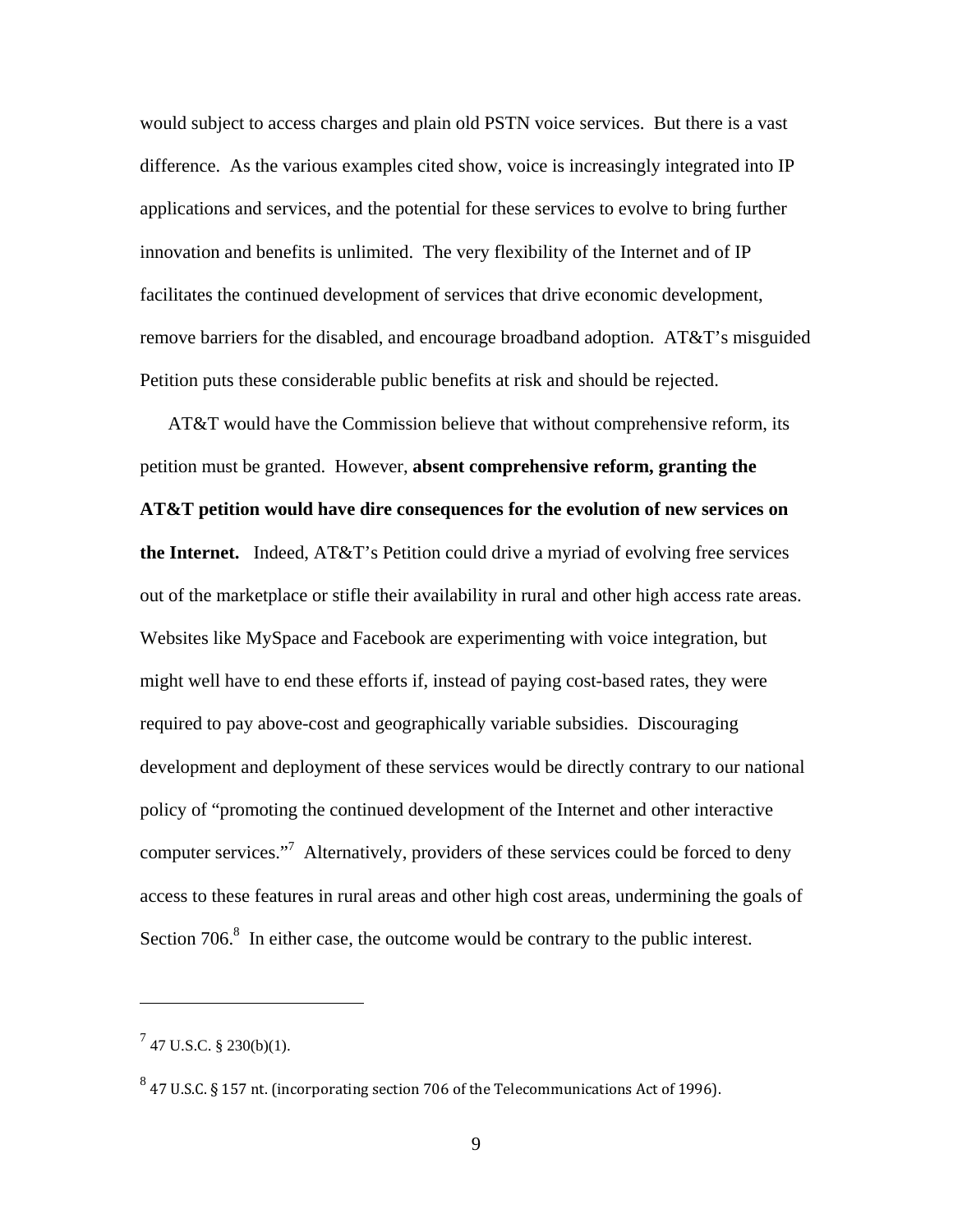#### **III. THE COMMISSION CANNOT APPLY SECTION 251(G) TO VOIP TRAFFIC**

In addition to the public policy reasons why the FCC should dismiss immediately AT&T's petition, AT&T's suggestion that ESP and ISP traffic is subject to access charges under existing law is misguided. AT&T has asked the Commission to act contrary to its statutory authority by applying section  $251(g)$  to entities who are today and have always been classified as users of telecommunications services through changes to the Commission's access charge rules in 47 C.F.R. § 69.5(b). The Commission's Rule 69.5(b) establishes which entities are subject to switched access charges and specifies that: "[c]arrier's carrier charges shall be computed and assessed upon all interexchange carriers that use local exchange switching facilities for the provision of interstate or foreign telecommunications services." Based on the plain language of the rule, Rule 69.5(b) does not apply. The Commission has never extended access charges to parties other than interexchange carriers and has never held that the net protocol conversion inherent in IP-to-PSTN traffic is a telecommunications service.

AT&T asks the Commission to do something here that the Commission cannot do. Section 251(g) preserves "the same equal access and nondiscriminatory interconnection restrictions and obligations (including receipt of compensation) that apply to such carrier on the date immediately preceding February 8, 1996 under any court order, consent decree, or regulation, order, or policy of the Commission, until such restrictions and obligations are explicitly superseded by regulations prescribed by the Commission after such date of enactment."<sup>9</sup> As the D.C. Circuit has previously

<u>.</u>

 $^{9}$  47 U.S.C. § 251(g).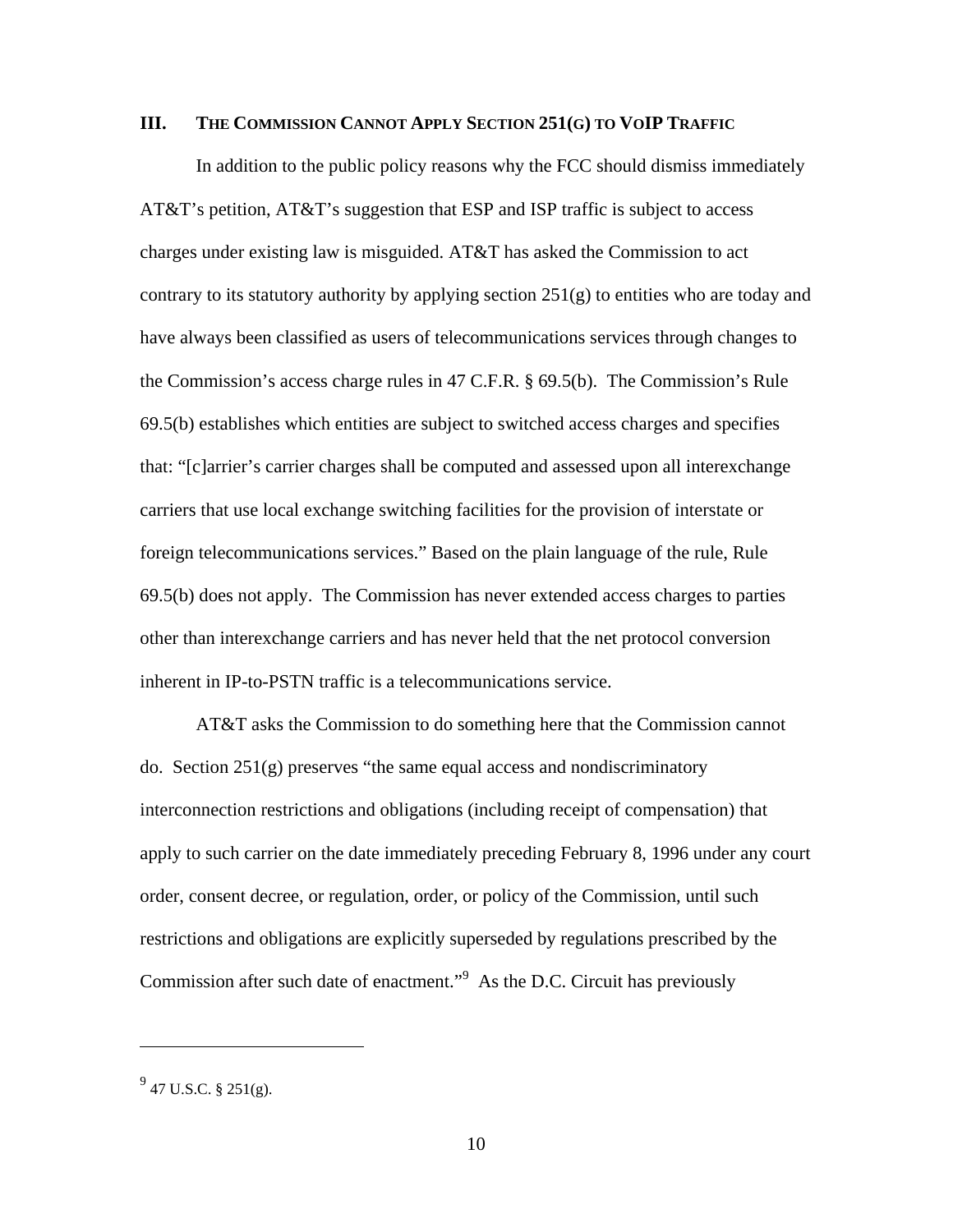observed, Section  $251(g)$  is "worded simply as a transitional device, preserving various LEC duties that antedated the 1996 Act until such time as the Commission should adopt new rules pursuant to the Act."<sup>10</sup> Here, however, AT&T seeks to extend Section 251(g)'s preservation of pre-Act rules to entities for which, as discussed further below, there is no pre-Act obligation. As the D.C. Circuit has made clear, Section  $251(g)$  does not permit the FCC to prescribe new access rules for traffic that was not subject to a pre-1996 Act intercarrier compensation obligation.<sup>11</sup> This clear statutory limit cannot be contravened through AT&T's request or otherwise.

## **IV. IP-TO-PSTN TRAFFIC IS NOT SUBJECT TO CARRIER'S CARRIER ACCESS CHARGES UNDER RULE 69.5(B).**

 By its Petition, AT&T seeks to undo settled law. AT&T claims that IP-to-PSTN calls are subject to carrier's carrier switched access charges, ignoring the long line of precedent underpinning what some call the ESP exemption, but is in fact the consistent treatment of ESP as end users rather than carriers for compensation purposes. What AT&T ignores is that the core of the end user status was the limitation of switched access charges in Rule 69.5(b) to "interexchange carriers." Further, in the decades since it first adopted the distinction between "enhanced" and "basic" services, the Commission has recognized repeatedly that services performing a net protocol conversion are "enhanced" or "information" services.<sup>12</sup> The IP-to-PSTN traffic AT&T has targeted in its Petition,

<sup>10</sup> *Worldcom v. FCC*, 288 F.3d 429, 430 (D.C. Cir. 2002).

<sup>11</sup> *See id*. at 433.

<sup>12</sup> *See, e.g., Amendment to Sections 64.702 of the Commission's Rules and Regulations (Third Computer Inquiry) and Policy and Rules Concerning Rates for Competitive Common Phase II Carrier Service and Facilities Authorization Thereof; Communications Protocols Under Section 64.702 of the Commission's*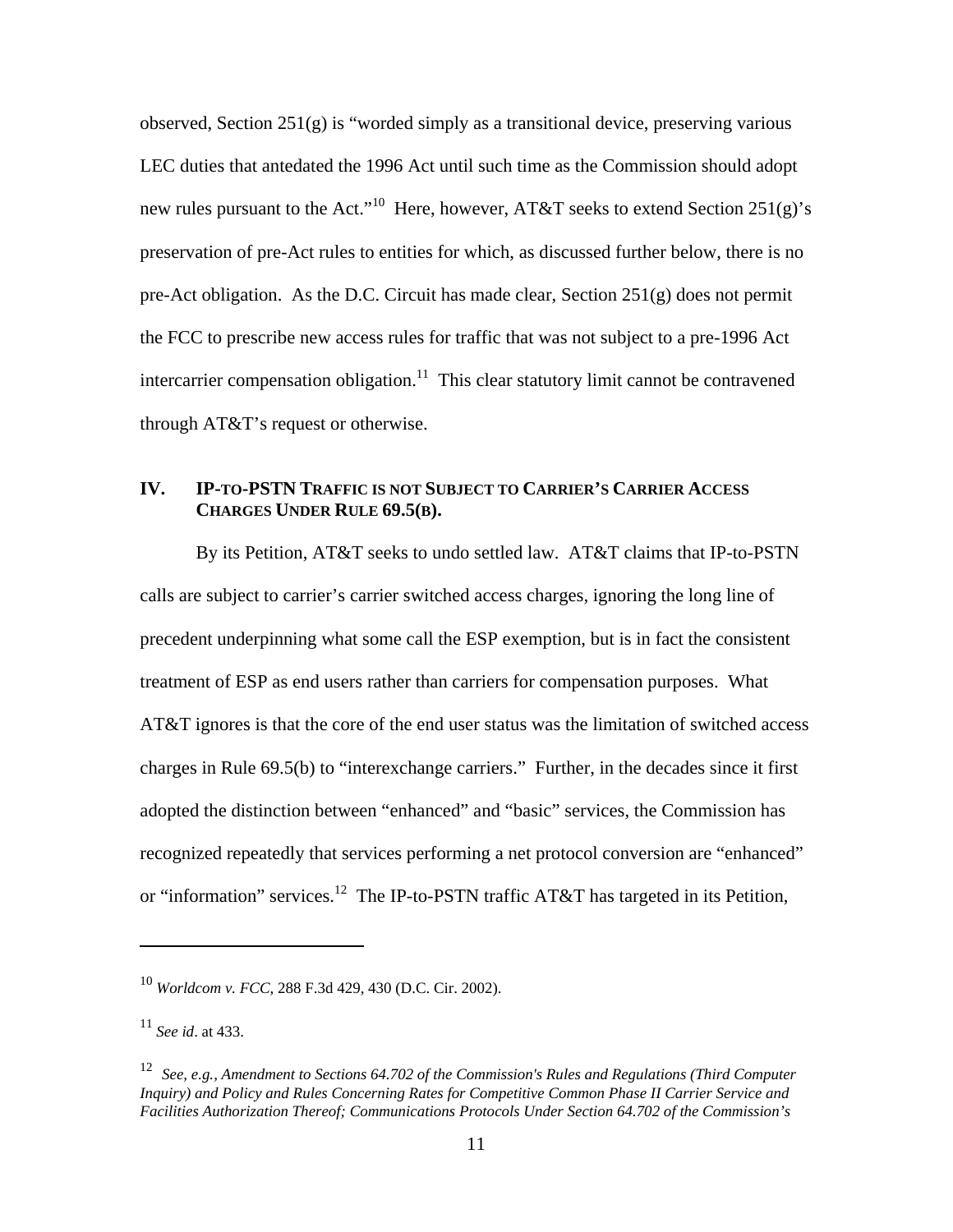which by definition includes a net protocol conversion (from IP to TDM), undergoes a net protocol conversion that is not simply for "internetworking" purposes and therefore falls squarely within the definition of information service.<sup>13</sup> [should define what court said was "internetworking" in footnote] As the Commission has long held, the definitions of "information service" and "telecommunications service" are mutually exclusive. Because a "telecommunications carrier" is a provider of "telecommunications services," an "information service" provider, by definition, cannot be an interexchange carrier subject to switched access charges under Rule 69.5(b).

#### **A. Net Protocol Conversion is an Information Service.**

The Telecommunications Act of 1996 (which amended the Communications Act

of 1934) explains that:

 $\overline{a}$ 

The term "information service" means the offering of a capability for generating, *acquiring*, storing, *transforming, processing*, retrieving, utilizing, or making available *information via telecommunications*, and includes electronic publishing, but does not include any use of any such capability for the management, control, or operation of a telecommunications system or the management of a telecommunications service.14

*Rules and Regulations,* Report and Order, 2 FCC Rcd 3072, 3081-82 (¶¶ 64-71) (1987); *Implementation of the Non-Accounting Safeguards of Section 271 and 272 of the Communications Act of 1934, as amended*, First Report and Order and Further Notice of Proposed Rulemaking, 11 FCC Rcd 21905, 21956 (¶ 104) (1996) ("*Non-Accounting Safeguards Order*").

<sup>&</sup>lt;sup>13</sup> The IP to PSTN traffic at issue undergoes a net protocol conversion and enables VoIP users to have conversations with their counterparts on the PSTN. This is in contrast to the IP in the middle traffic at issue in the FCC's AT&T IP in the Middle Order. In that order the FCC found that AT&T's traffic was a telecommunications service in part because "to the extent that protocol conversions associated with AT&T's specific service take place within its network, they appear to be "internetworking" conversions." *See Petition for Declaratory Ruling that AT&T's Phone-to-Phone IP Telephony Services are Exempt from Access Charges*, WC Docket No. 02-361, *Memorandum Opinion & Order*, 19 FCC Rcd 7457 (2004) (*AT&T "IP-in-the-Middle" Order*).

<sup>14 47</sup> U.S.C. § 153(20) (emphasis added). *See also* 47 C.F.R. § 51.5 (providing same definition).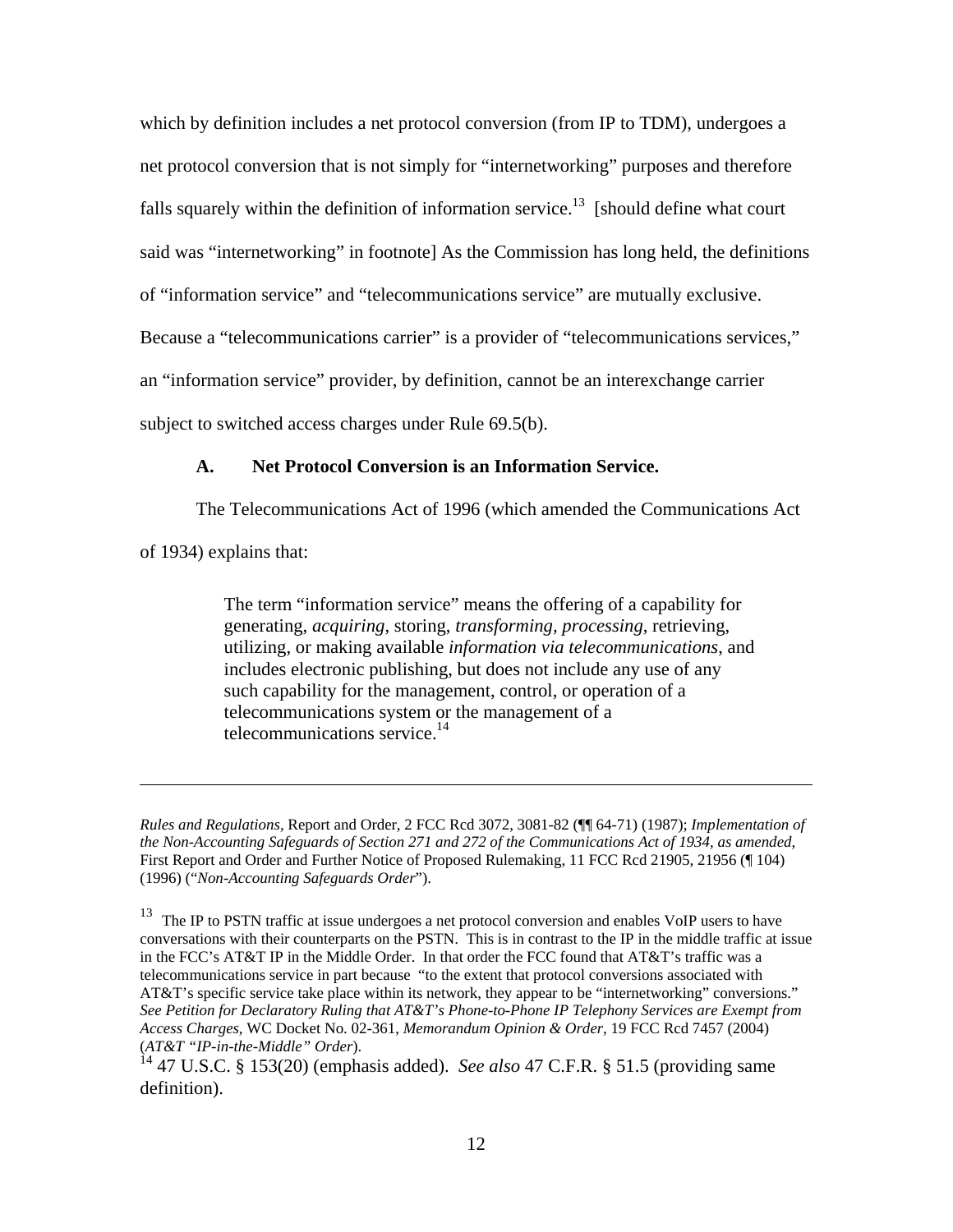Before the phrase "information service" was introduced in 1996, the Commission used the term "enhanced services." The Commission's regulations provide that:

> [T]he term enhanced service shall refer to services, offered over common carrier transmission facilities used in interstate communications, which employ computer processing applications that act on the *format, content*, code, *protocol* or similar aspects of the subscriber's transmitted information; provide the subscriber additional, different, or *restructured* information; or involve subscriber interaction with stored information. Enhanced services are not regulated under title II of the  $Act.<sup>15</sup>$

The FCC regards the term "information service" as interchangeable with the pre-existing regulatory term "enhanced service," at least in the context of access-charge regulation..<sup>16</sup> The Commission has further explained that the statutory definitions of telecommunications service and information service do not "rest[] on the particular types of facilities used."<sup>17</sup> Each rests instead "on the function that is made available."<sup>18</sup> IPenabled services that originate or terminate in IP are intrinsically information services when traffic is exchanged between an IP network and the PSTN because the traffic must, of necessity, undergo a net protocol conversion from circuit-switched format to IP (or

<sup>18</sup> *Id.* 

 $15$  47 C.F.R. § 64.702(a) (emphasis added).

<sup>16</sup> *See Access Charge Reform; Price Cap Performance Review for Local Exchange Carriers; Transport Rate Structure and Pricing End User Common Line Charges*, First Report and Order, 12 FCC Rcd. at 15982, 16132 (¶ 341 n.498) ("*Access Charge Reform Order*"); *see also id.* at 16165 (¶ 430) (describing NPRM as initially directed toward "enhanced service providers (which we now refer to as information service providers, or  $ISPs)$ ").

<sup>17</sup> *Inquiry Concerning High-Speed Access to the Internet Over Cable and Other Facilities; Internet Over Cable Declaratory Ruling; Appropriate Regulatory Treatment for Broadband Access to the Internet Over Cable Facilities*, Declaratory Ruling and Notice of Proposed Rulemaking, 17 FCC Rcd. 4798, 4821 (¶ 35) (2002).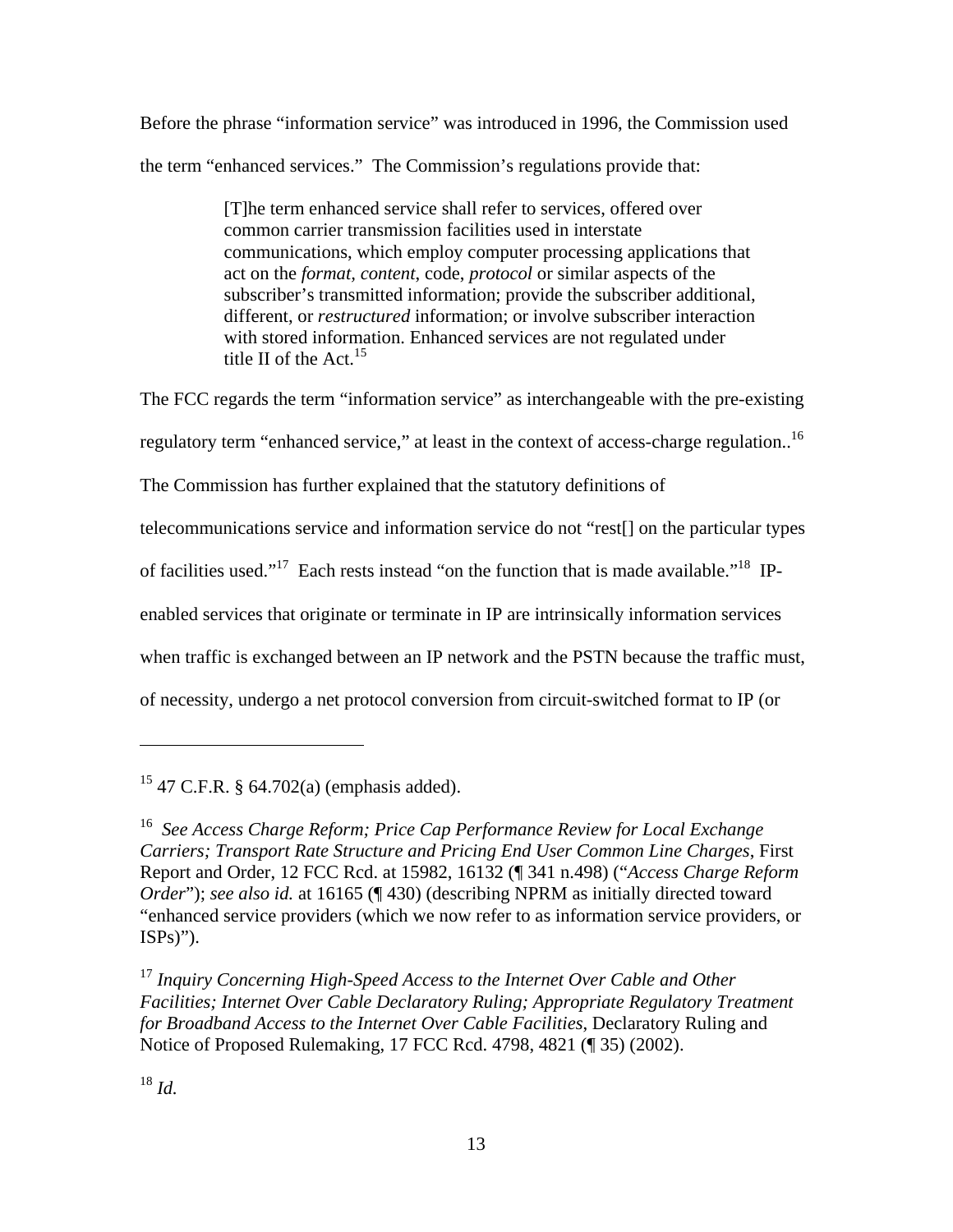vice versa). The FCC has consistently held that "both protocol conversion and protocol processing services are information services under the 1996 Act".19

## **B. Only Interexchange Carriers, and Not Information Service Providers, are Subject to Carrier Switched Access Charges.**

By its terms, Rule 69.5 requires the assessment of carrier's carrier switched access charges only upon "interexchange carriers that use local exchange switching facilities for the provision of interstate or foreign telecommunications services."<sup>20</sup> Section 69.5(b) nowhere permits the assessment of switched access charges on enhanced or information service providers.

The Commission, in its *MTS and WATS Market Structure Order*. <sup>21</sup>*,* promulgated new Rule 69.5, imposing end-user charges upon end users and carriers' carrier charges upon interexchange carriers. In doing so, the Commission created a regime where ESPs are treated as end users when purchasing access to the network. The Commission accomplished this by describing the term "interexchange carriers" to exclude ESPs for purposes of assessing access charges. The Commission explained that it considered (and rejected immediately) imposing access charges upon ESPs, and it enacted a new

 $20$  47 C.F.R. § 69.5(b).

<sup>19</sup> *Non-Accounting Safeguards Order*, 11 FCC Rcd at 21956 (¶ 104)*. See also AT&T "IP in the Middle Order*" finding that although AT&T's IP in the middle service offers a protocol conversion only as an "internetworking" functionality, and that "AT&T's specific service meets the four conditions that the Commission stated "it tentatively intend[ed] to refer to" as phone-to-phone IP telephony." *AT&T "IP in the Middle"* Order*,* at fn. 54.

<sup>21</sup> *See MTS and WATS Market Structure*, Memorandum Opinion and Order, 97 FCC 2d. 682 (1983) ("*MTS and WATS Market Structure Order*").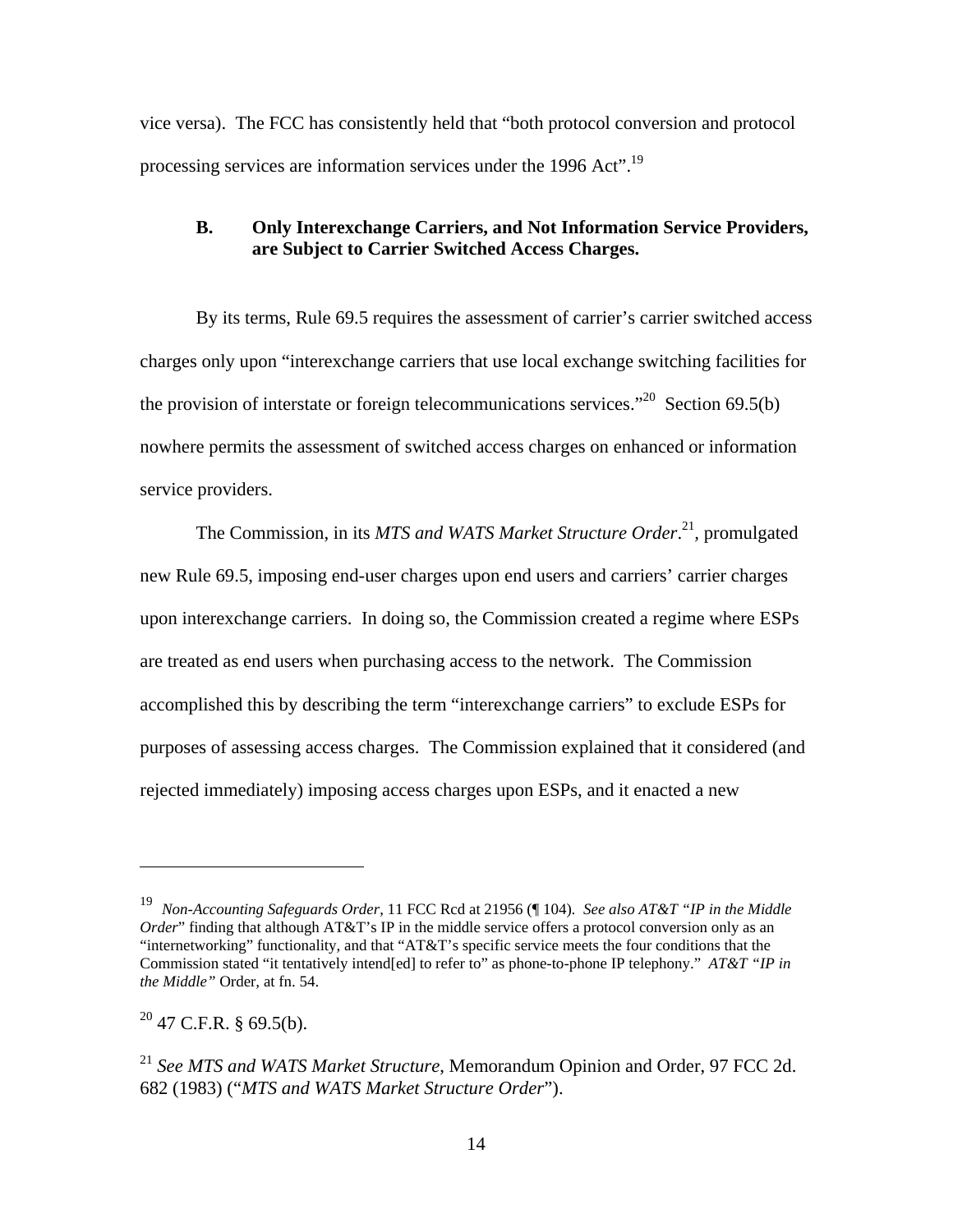regulation explicitly reserving "carrier's carrier charges" for "interexchange carriers."<sup>22</sup> Notably, the Commission did not apply carrier's carrier charges to ESPs and then carve out all or a certain subset of ESP traffic and exempt only that subset from its access charge rules.

In the years since, the Commission has twice considered and twice rejected changes in its regulations that would allow LECs to levy access charges against end users who are enhanced service providers – demonstrating in each case that Rule 69.5(b) does not cover ESPs at all. The Commission first revisited the issue whether ESP would continue to be treated as end users in a 1987 Notice of Proposed Rulemaking, which tentatively concluded "that enhanced service providers, like providers of interstate basic services, [should] be assessed access charges for their use of local exchange facilities."<sup>23</sup> Significantly, when the Commission reached this tentative conclusion, it specifically proposed modifying Rule 69.5(b) to apply carrier's carrier (switched) access charges to both "interexchange carriers" and "enhanced service providers."<sup>24</sup> This demonstrates that the term "interexchange carrier" never included enhanced or information service providers. The Commission ultimately decided to reject its tentative conclusion, and closed the rulemaking without making any changes to Rule  $69.5(b)$ <sup>25</sup>

<sup>24</sup> *Id.*

<sup>22</sup> *Id*. at Appendix A.

<sup>23</sup>*Amendments of Part 69 of the Commission's Rules Relating to Enhanced Service Providers*, Notice of Proposed Rulemaking, 2 FCC Rcd. 4305 (¶1) (1987).

<sup>25</sup> *Amendments of Part 69 of the Commission's Rules Relating to Enhanced Service Providers*, Order, 3 FCC Rcd. 2631 (1988) ("*ESP Order*").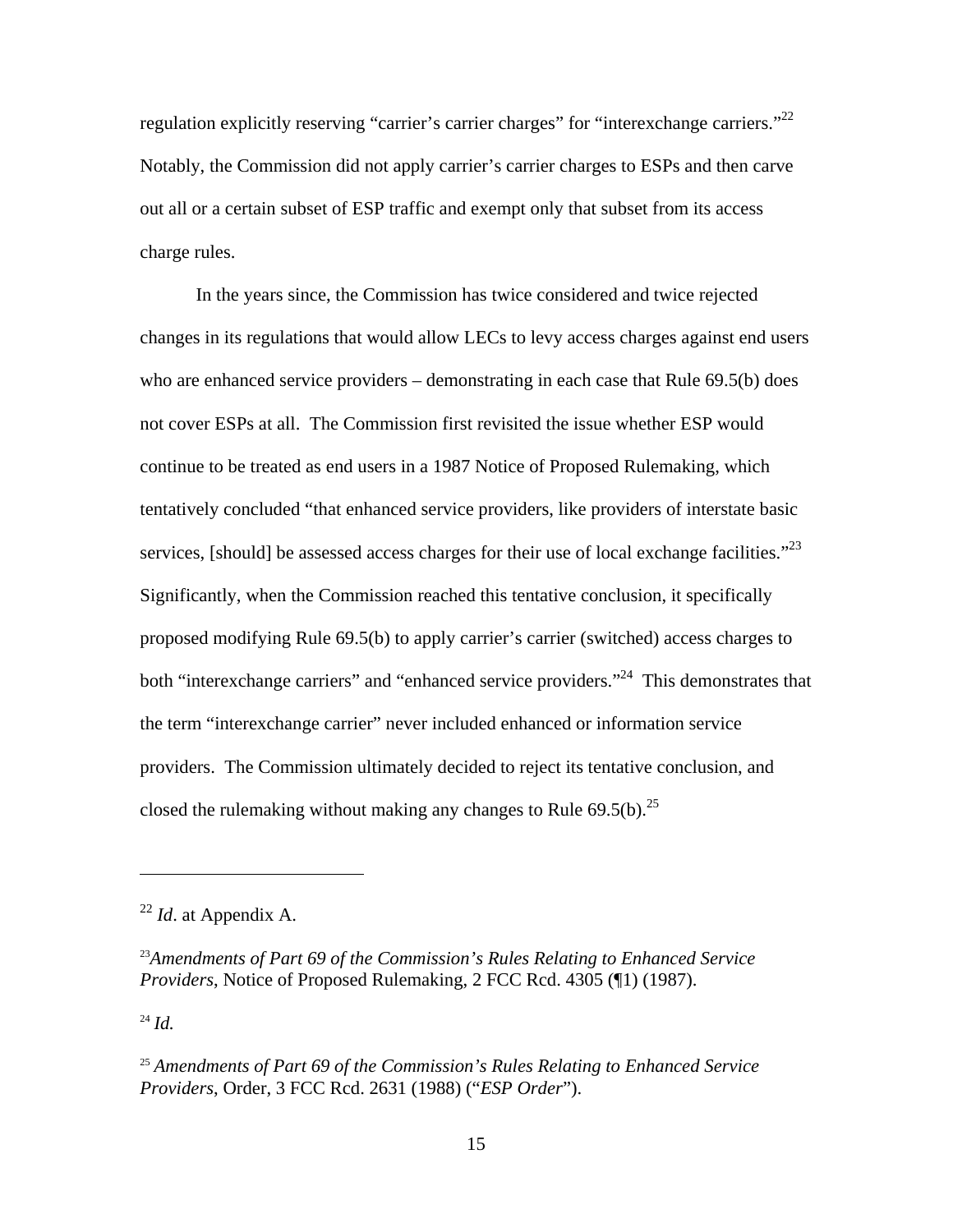In the wake of the adoption of the landmark Telecommunications Act of  $1996^{26}$ the Commission again affirmed ESPs' status as end users, rather than interexchange carriers, under Rule 69.5. The Commission issued a major NPRM in response to the 1996 Act that, among many other issues, again considered whether carriers' carrier access charges should be extended to ESPs. The Commission began by recalling its decision in 1983 "that, although enhanced service providers (ESPs) may use incumbent LEC facilities to originate *and terminate* interstate calls, ESPs should not be required to pay interstate access charges."<sup>27</sup> In other words, the Commission recognized expressly that the ESP treatment as end users applies whenever an ESP plays a role in a call, not just when it uses LEC facilities to receive calls. The Commission explained that "[a]lthough our original decision in 1983 *to treat ESPs as end users* rather than carriers was explained as a temporary exemption, we tentatively conclude that the current pricing structure should not be changed *so long as the existing access charge system remains in*  place."<sup>28</sup>

In the resulting *Order*, the Commission (switching to the 1996 Act's jargon of "information service provider" or "ISP" rather than "enhanced service provider" or "ESP") *again* noted that "ISPs may purchase services from incumbent LECs under the

 $26$  Pub. L. No. 104-104, 110 Stat. 56 (1996).

1

<sup>27</sup> *Access Charge Reform; Price Cap Performance Review for Local Exchange Carriers; Transport Rate Structure and Pricing Usage of the Public Switched Network by Information Service and Internet Access Providers*, Notice of Proposed Rulemaking, Third Report and Order, and Notice of Inquiry, 11 FCC Rcd. 21354, 21478 (¶ 284) (1996) (emphasis added).

<sup>28</sup> *Id.* at 21480 (¶ 288) (emphasis added; footnote omitted).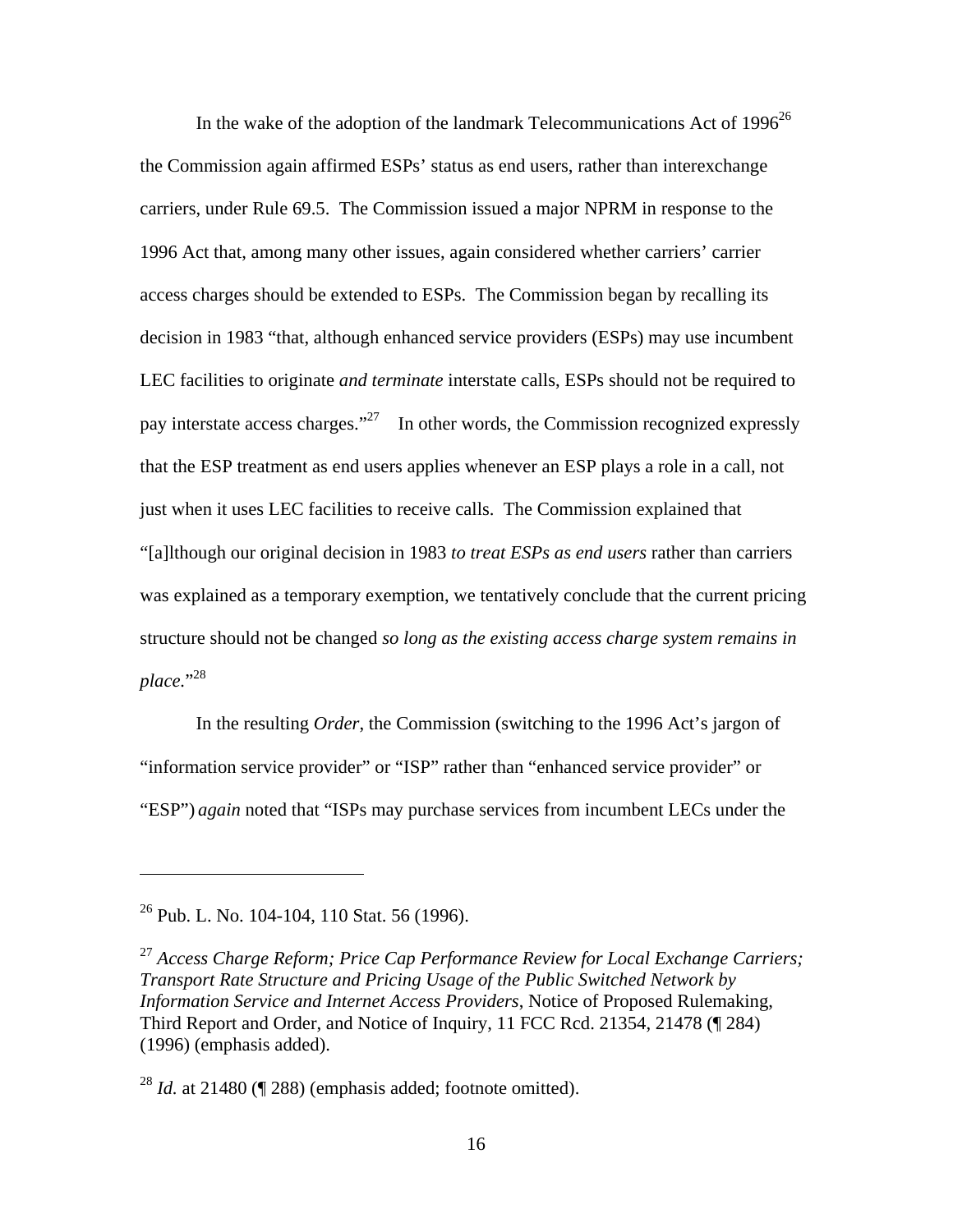same intrastate tariffs available to *end users*," and that "ISPs may pay business line rates and the appropriate subscriber line charge, rather than interstate access rates, even for calls that appear to traverse state boundaries."<sup>29</sup> The Commission then made clear that it was not altering that categorical classification or its categorical effect under Rule 69.5: "We decide here that [information service providers] should not be subject to interstate access charges."<sup>30</sup> The Commission left no doubt that its decision to continue to place ESPs and ISPs outside of Rule 69.5(b) carrier's carrier access charges was deliberate, concluding, "We therefore conclude that ISPs should remain classified as end users for purposes of the access charge system."<sup>31</sup>

# **C. Nothing in Rule 69.5(b) Supports Application of Access Charges to "Voice" Traffic or to Traffic Outbound from an ISP to the PSTN, as Distinct from Traffic from the PSTN to an ISP**

The plain text of Rule 69.5(b) is dispositive. Nothing in Rule 69.5(b) says that ESPs are subject to carrier's carrier charges for calls from an ESP, but not calls to an ESP, nor does it say that ESPs are subject to carrier's carrier switched access charges for "voice" calls.

The Commission has always addressed the inapplicability of Rule 69.5(b) switched access charges to ESPs and ISPs as a class, and not with respect to particular subsets of ESP or ISP traffic. When the Commission in 1987 decided not to revise Rule

<sup>29</sup> *Access Charge Reform Order*, 12 FCC Rcd. at 16132 (¶ 342).

<sup>30</sup> *Id.* at 16133 (¶ 345).

<sup>31</sup> *Id*. at 16134-35 (¶ 348).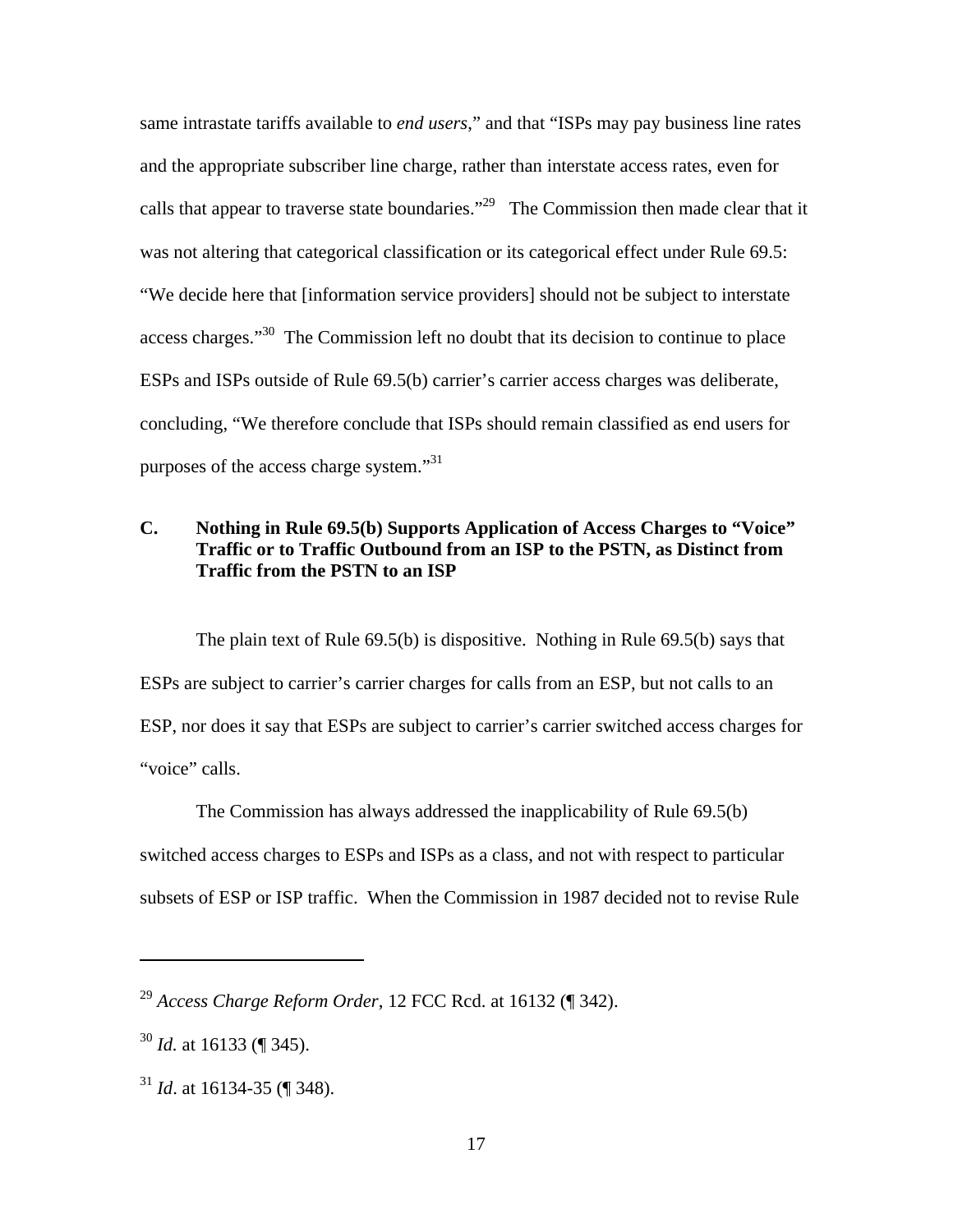69.5(b) and decided to maintain the end user treatment of ESPs, it described this treatment as applying across the board to ESPs as a class rather than to particular aspects of ESPs' services:

> At the time we adopted the original access charge plan, . . . we concluded that the immediate application of that plan to certain providers of interstate services might unduly burden their operations and cause disruptions in providing service to the public. Therefore, we granted temporary exemptions from payment of access charges to certain classes of exchange access users, *including enhanced service providers*. 32

In explaining its decision, the Commission noted "that this is not an appropriate time to

assess interstate access charges *on the enhanced services industry*," and it terminated the

proceeding without implementing the proposed changes in regulations.<sup>33</sup> The

Commission thus maintained the treatment of ESPs as end users (and their traffic) as an

industry, and did not carve out particular types of ESP traffic as exempt.

The text of the 1996 *Access Charge Reform Order* likewise makes clear that

access charges do not apply to ESPs as a *class*, not merely to some unspecified subset of

ESP communications:

 $\overline{a}$ 

In the NPRM, we tentatively concluded that ISPs should not be required to pay interstate access charges as currently constituted. We explained that the existing access charge system includes non-costbased rates and inefficient rate structures. We stated that there is no reason to extend such a system *to an additional class of customers*. 34

<sup>32</sup> *ESP Order*, 3 FCC Rcd. at 2631 (¶ 2) (emphasis added).

 $33$  *Id.* at 2633 (¶ 20) (emphasis added).

<sup>34</sup> *Access Charge Reform Order*, 12 FCC Rcd. at 16132-33 (¶ 343) (emphasis added; footnotes omitted). The Commission also rejected arguments from ILECs that nonassessment of access charges results in information service providers imposing uncompensated costs on ILECs. *See id*. at 16133-34 (¶¶ 346-347).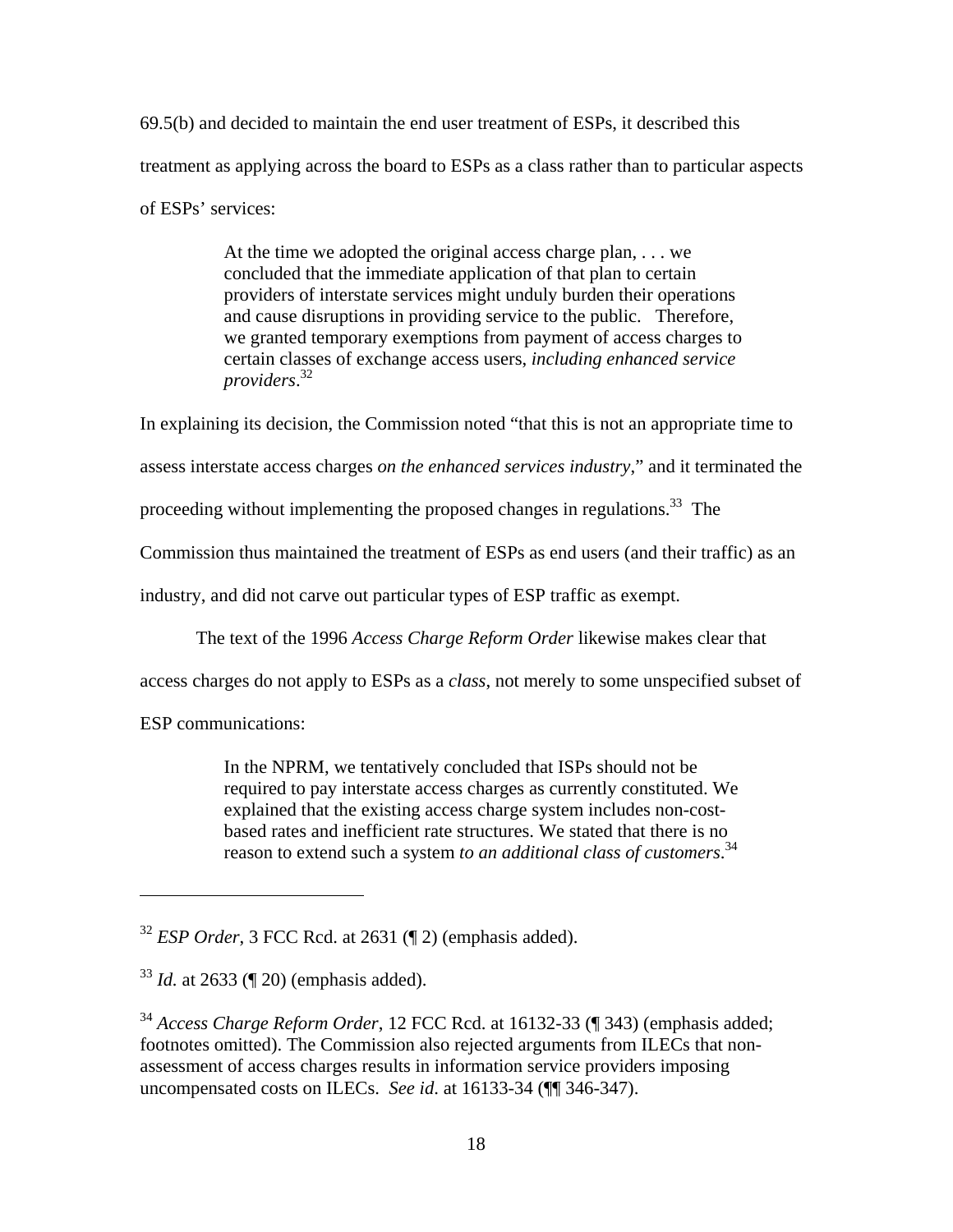Moreover, as in all previous orders dealing with the treatment of ESPs/ISPs as end users, the Commission did not distinguish among various types of information service providers, based on differing uses of the underlying PSTN or any other basis. To the contrary, the Commission has repeatedly described the scope and effect of its access charge rules and the treatment of ESPs as end users in categorical terms that match the categorical language of Rule 69.5 itself.<sup>35</sup> Despite AT&T arguments, the Commission cannot rewrite Rule 69.5(b) through wishful thinking.

#### **Conclusion**

 The VON Coalition urges the Commission to reject AT&T's Access Charge Petition. The Commission has before it numerous proceedings addressing intercarrier compensation, including the proper treatment of IP-to-PSTN traffic. Changes to its existing rules should be made, if at all, as part of the comprehensive reform contemplated by the Commission's open rulemakings. In that context, the best approach to reform is for the Commission to adopt either bill and keep or a unified termination rate no higher than \$.0007, as the VON Coalition has supported along with many other industry members. Either bill and keep or the \$.0007 rate would quickly rationalize intercarrier

<sup>&</sup>lt;sup>35</sup> *See id.* at 16003 (¶ 50) ("[W]e adopt in this Order our earlier tentative conclusion that incumbent LECs may not assess interstate access charges on information service providers (ISPs)."); at 16133 (¶ 344) ("We conclude that the existing pricing structure for ISPs should remain in place, and incumbent LECs will not be permitted to assess interstate per-minute access charges on ISPs."); at 16133 (¶ 345) ("We decide here that ISPs should not be subject to interstate access charges."); at 16134-35 (¶ 348) ("We therefore conclude that ISPs should remain classified as end users for purposes of the access charge system."); and at 16165 (¶ 430) ("[W]e sought comment on whether to continue to exempt enhanced service providers (which we now refer to as information service providers, or ISPs) from any requirement to pay access charges.").